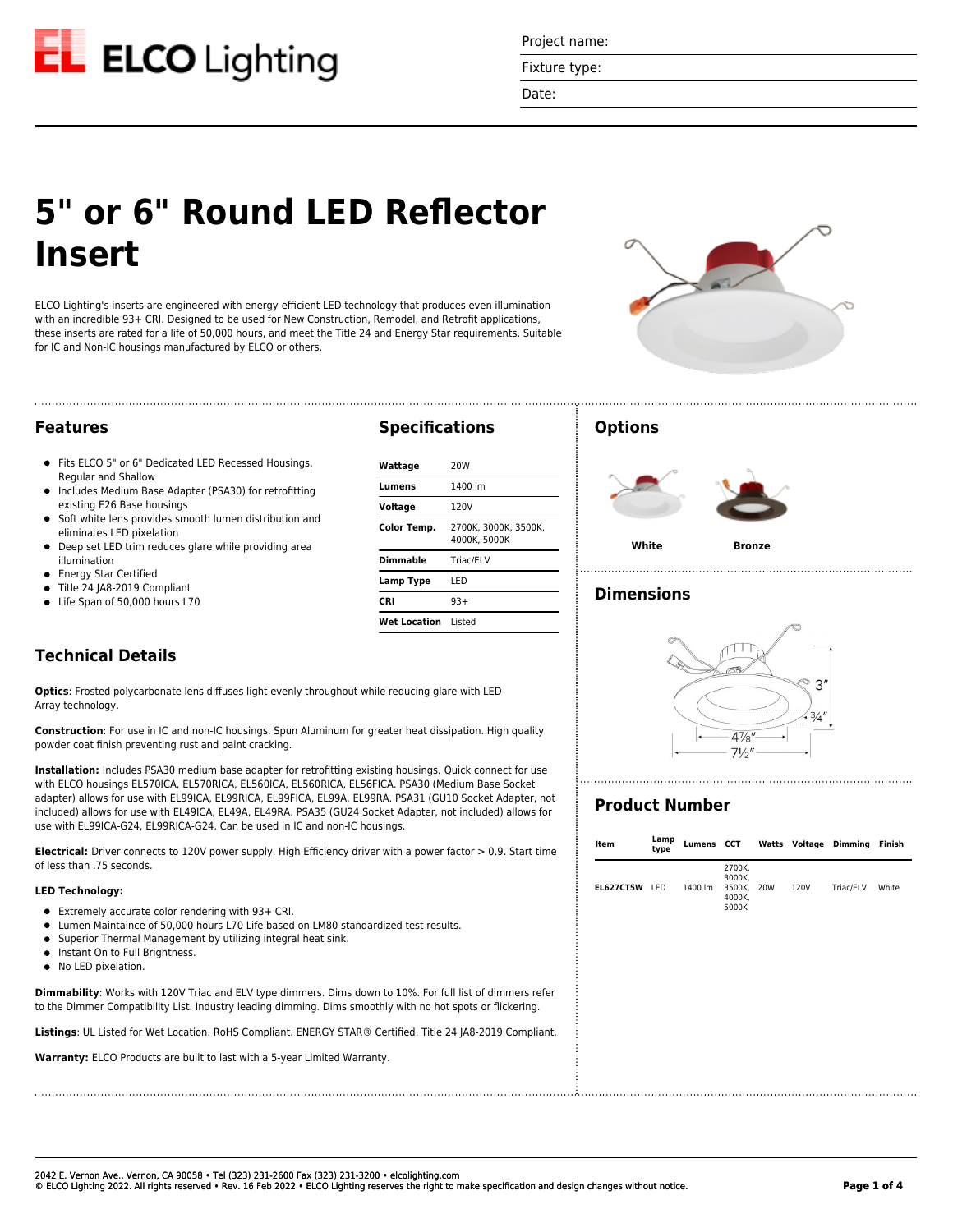# **Product Number Builder** Example: **EL61527W**

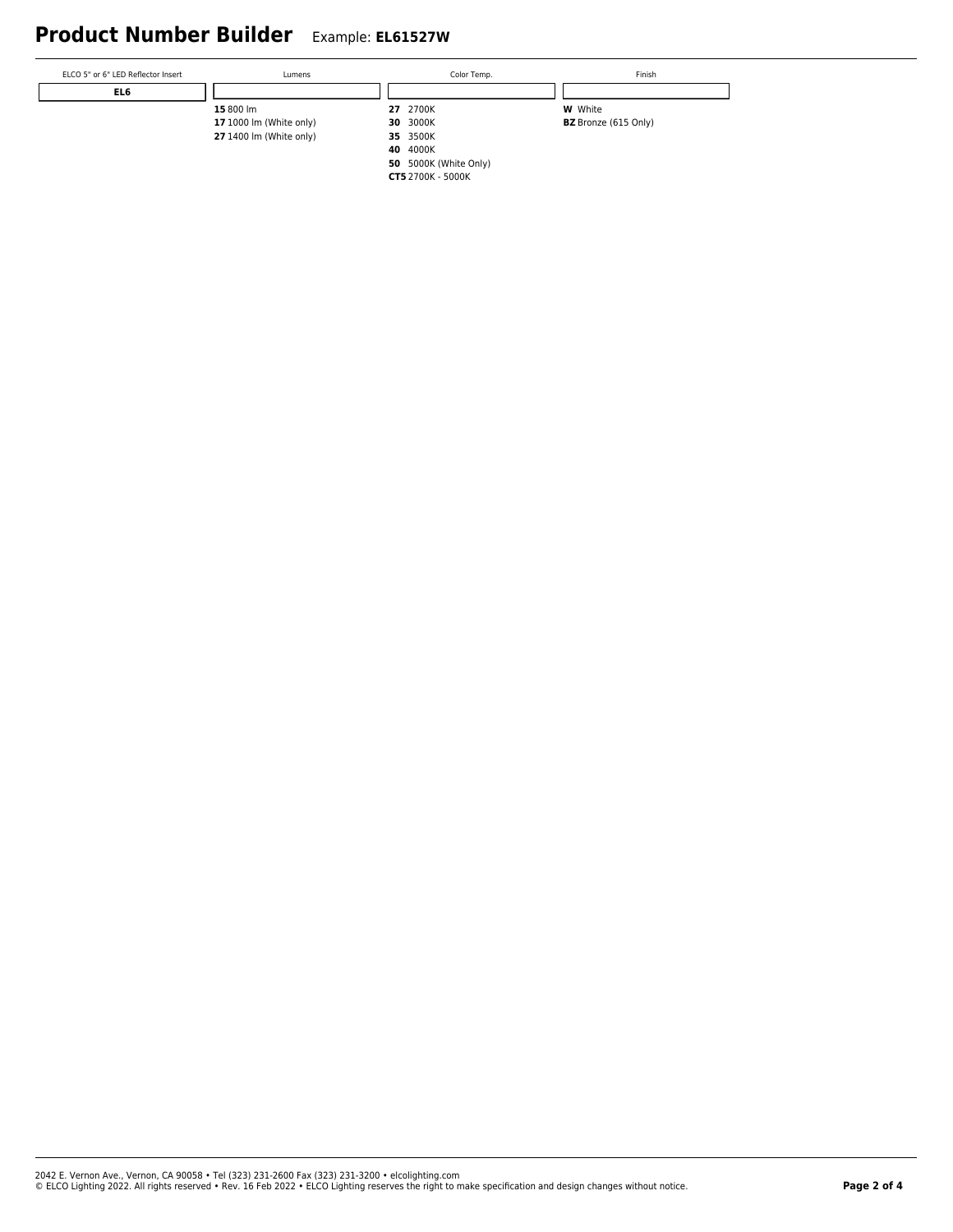# **Compatible Products**



For use with 5" or 6" LED inserts

CAT NO.

CAT NO.

EL760ICA

EL760ICA-7

EL770ICA

EL770ICA-7

# 5" Dedicated LED ICA Housings

|                               | Ů,<br>5" ICA Housing                              |           | 5" ICA Housing                    |            | 2-Hour Fire Rated 5" ICA Housing |
|-------------------------------|---------------------------------------------------|-----------|-----------------------------------|------------|----------------------------------|
|                               | <b>New Construction</b>                           |           | Remodel                           |            | <b>New Construction</b>          |
| CAT NO.                       | <b>SPECIFICATIONS</b>                             | CAT NO.   | <b>SPECIFICATIONS</b>             | CAT NO.    | <b>SPECIFICATIONS</b>            |
| EL570ICA                      | 17W MAX.                                          | EL570RICA | 17W MAX.                          | EL56FICA   | 22W - 7 3/4" Height              |
| <b>EL570ICA-7</b>             | 17W MAX, 277V                                     |           |                                   | EL56FICA-7 | 22W - 277V                       |
|                               | 5" Shallow ICA Housing<br><b>New Construction</b> |           | 5" Shallow ICA Housing<br>Remodel |            |                                  |
| CAT NO.                       | <b>SPECIFICATIONS</b>                             | CAT NO.   | <b>SPECIFICATIONS</b>             |            |                                  |
| EL560ICA                      | 17W MAX.                                          | EL560RICA | 17W MAX.                          |            |                                  |
| <b>EL560ICA-7</b>             | 17W MAX, 277V                                     |           |                                   |            |                                  |
| 6" Dedicated LED ICA Housings |                                                   |           |                                   |            |                                  |
|                               | Ņ.                                                |           |                                   |            |                                  |
|                               | 6" IC Housing                                     |           | 6" ICA Housing<br>Remodel         |            | 2-Hour Fire Rated 6" ICA Housing |
|                               | <b>New Construction</b>                           |           |                                   |            | <b>New Construction</b>          |

**SPECIFICATIONS** 

24W MAX.

6" Shallow ICA Housing

Remodel

**SPECIFICATIONS** 

17W MAX.

| CAT NO.    | <b>SPECIFICATIONS</b> |
|------------|-----------------------|
| EL76FICA   | 22W - 7 3/4" Height   |
| EL76FICA-7 | 22W - 277V            |



2-Hour Fire Rated 6" Shallow ICA Housing **New Construction** 

| CAT NO.   | <b>SPECIFICATIONS</b>                        |  |  |
|-----------|----------------------------------------------|--|--|
| EL75FICAS | Shallow, 24W MAX.<br>$6\frac{3}{16}$ Height. |  |  |

2042 E. Vernon Ave., Vernon, CA 90058 • Tel (323) 231-2600 Fax (323) 231-3200 • elcolighting.com

**SPECIFICATIONS** 

24W MAX. 277V

24W MAX.

6" Shallow IC Housing

**New Construction** 

**SPECIFICATIONS** 

17W MAX. 277V

17W MAX.

© ELCO Lighting 2022. All rights reserved • Rev. 16 Feb 2022 • ELCO Lighting reserves the right to make specification and design changes without notice. **Page 3 of 4**

CAT NO.

EL760RICA

CAT NO.

EL770RICA